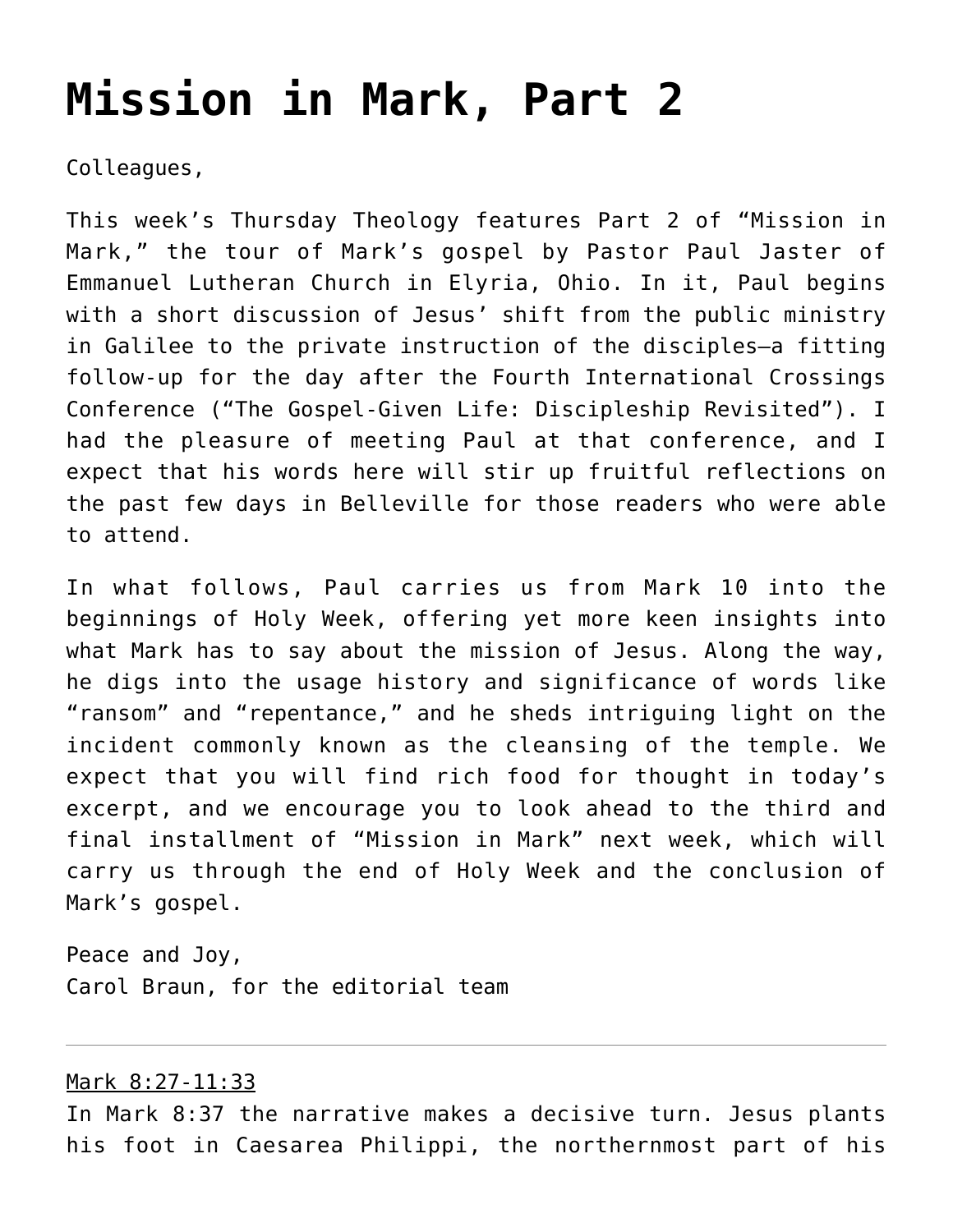Galilean ministry, and he turns his eyes to the south. And he asks two questions: "Who do people say that I am?" "But who do you say that I am?" And then he began to teach his disciples that "the Son of man must undergo great suffering, and be rejected by the elders, the chief priests, and the scribes, and be killed, and after three days rise again." Jesus shifts from public ministry to private instruction, discipling. If Discipleship 101 is "Jesus is the Christ," then Discipleship 102 is "there has to be a cross (crucifixion and resurrection)." Ultimately the authority of Jesus as the Christ cannot be asserted, challenged, and vindicated any other way.

Mark can be divided into three parts: Positive ministry in Galilee (1:1-8:21), a deliberate confrontation with powers in Jerusalem that leads to a violent rejection of Jesus (11:1-16:8), and, in between, this journey to the cross and instruction about "the way" (8:22-10:52).

Jesus predicts his passion three times, four if you add Mark 2, five if you add Mark 10, six if you add the foreshadowing death of John the Baptist, seven if you add the parable in Mark 12. And God himself affirms it the second time God speaks from the cloud on top of the Mount of Transfiguration, "This is my Son, the Beloved. Listen to him!" That is, listen to him about what he is telling you about the cross.

The disciples don't come off well in Mark. They are stubborn, blind, and dull, and they misunderstand. Werner Kelber in The Story of Mark says they don't do one good thing. Eugene Boring goes much easier on them. They can't possibly understand before the cross. From a literary standpoint, this is good. This gives Jesus a chance to clarify and explain. Theologically, this is also good, because we aren't all that great at being disciples either. And Jesus still uses us anyhow. It's amazing.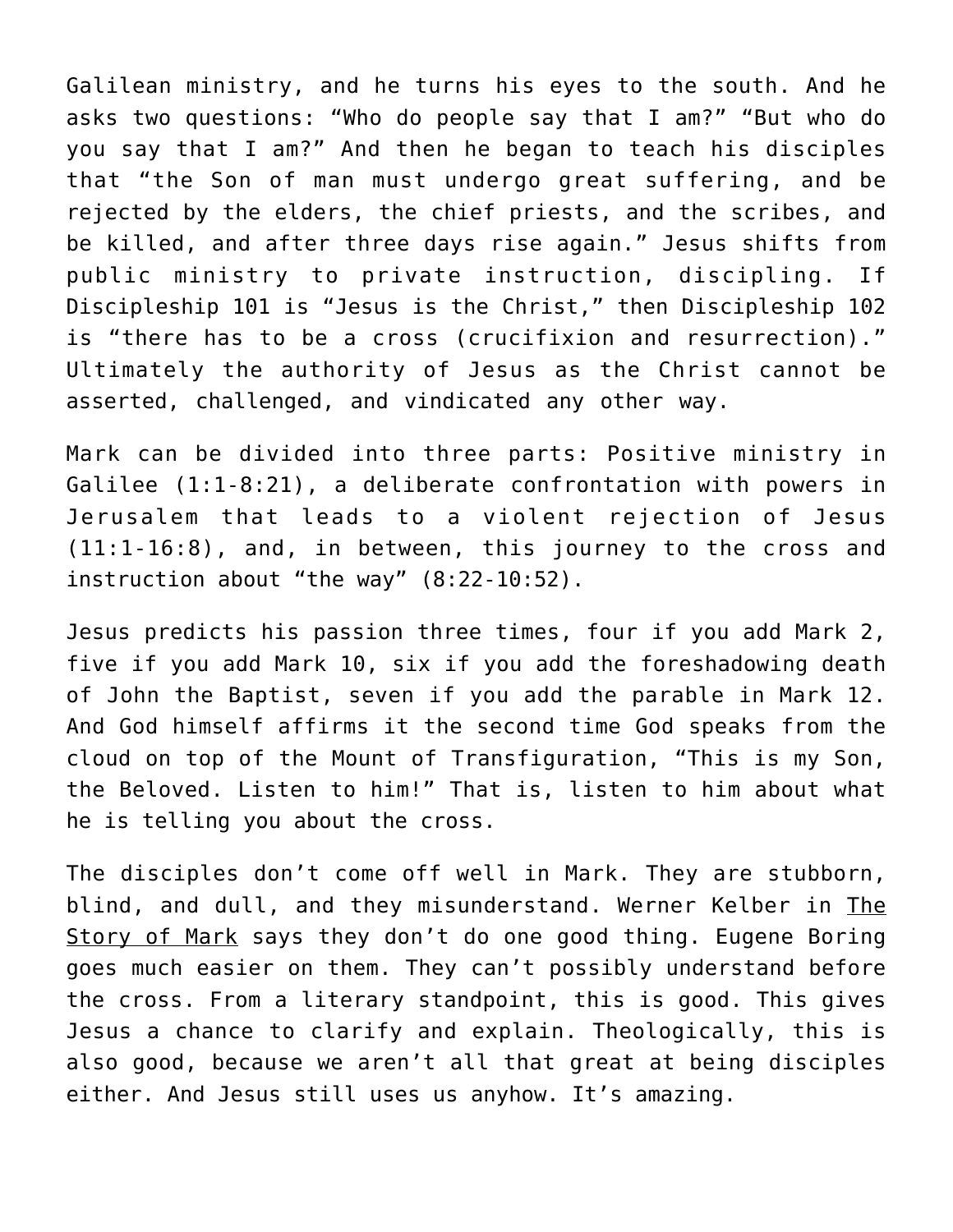Mark 10

The epitome of that misunderstanding is Mark 10 where James and John ask Jesus to sit at his right and at his left when he comes into his glory. And Jesus says, "You do not know what you are asking."

The others are jealous. Jesus says, "You know that among the Gentiles those whom they recognize as their rulers lord it over them. But it is not so among you; but whoever wishes to become great among you must be your servant, and whoever wishes to be first among you must be slave of all. For the Son of Man came not to be served but to serve, and to give his life a ransom for many."

Again, this is an exodus theme. The "ransom/redeem" word group is frequently used in the Old Testament for "God's powerful, liberating act" without any thought of a price being paid. God ransomed Israel from Egypt with no payment being made to Pharaoh (Exodus 6:6). It is simply liberation language. Ransom liberates. And "many" is a Semitic way of saying "all." And so, this passage does not commit us to the Anselm/Mel Gibson/Latin view of atonement.

Jesus indicates that there are two kinds of authority: The kind that coercively dominates and "lords it over" you (the Gentile way, the Mosaic way, the law) and the kind that graciously serves and "lifts you up" (the Jesus way, the gospel). These two kinds of authority are spelled out in Ezekiel 34 (First Reading, Christ the King A). God says (pretty much to all earthly authorities past and present), "with force and harshness you have ruled them." And so God counters, "I myself will be the shepherd of my sheep and I will seek the lost, bring back the strayed, bind up the injured, strengthen the weak, watch over the strong and feed them all with justice." Right before the feeding of the 5,000 it is said, "and he (Jesus) had compassion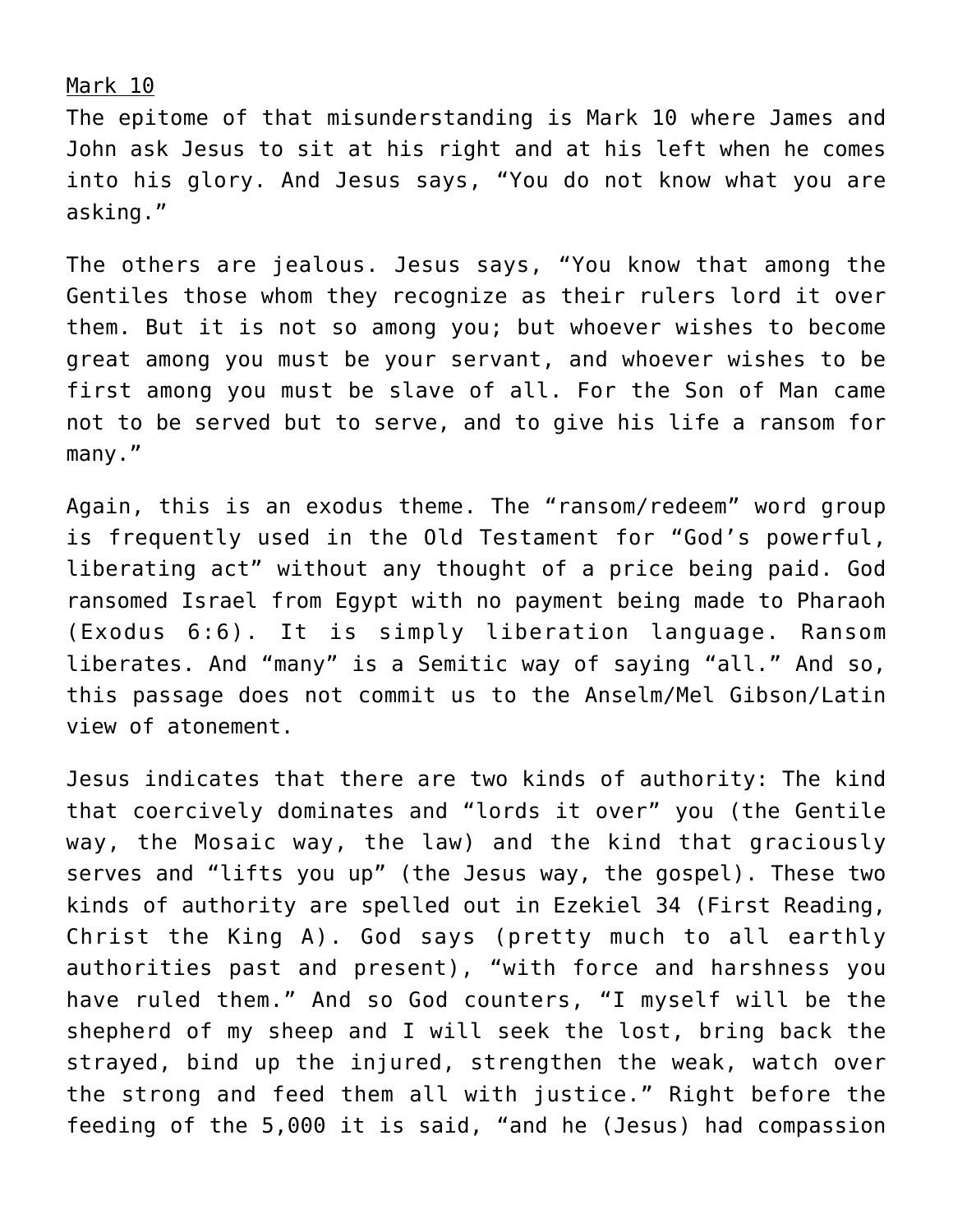for them, because they were like sheep without a shepherd [a good king]" (Mark 6:34).

"Every 500 years the church has a rummage sale," Phyllis Tickle says quoting Bishop Mark Dyer. And each time there is one question which must be answered, "Where now is our authority?" Mark 10 has an answer for that. And it is not only "where" is our authority, but also "of what kind" is our authority.

But we never get it, do we? We always want to call the shots. When I was in Michigan, Ford Motor country, I was one of three remaining pastors. The previous senior pastor had just left, and now the board of directors (note the name for a church council) wanted to make me "senior" pastor and the other two "assistant pastors." But the three of us said, "This is crazy. We were all of the same age, the same schooling, the same experience. There is only one ministry: Word and Sacrament. There is only one power or authority that we have, which is to proclaim the Gospel through Word and Sacrament and to forgive. And we all have that same authority, no more no less. Just call us 'pastors.'"

And the response was, "But who do we blame if something goes wrong?" Interesting way to think of parish leadership, isn't it? As someone to blame. And we said, "Jesus took the blame and we are free to serve others in love." And that was very hard for them to comprehend.

As Ched Myers points out, the concern of Mark's Jesus "is not only liberation from the specific structures of oppression embedded in the dominant social order of Roman Palestine; it also includes the spirit and practice of domination ultimately embedded in the human personality and corporately in human history as a whole" (Myers, 103).

Mark 11-15: Holy Week.

Most of Mark 11-15 is NOT in our lectionary and what little is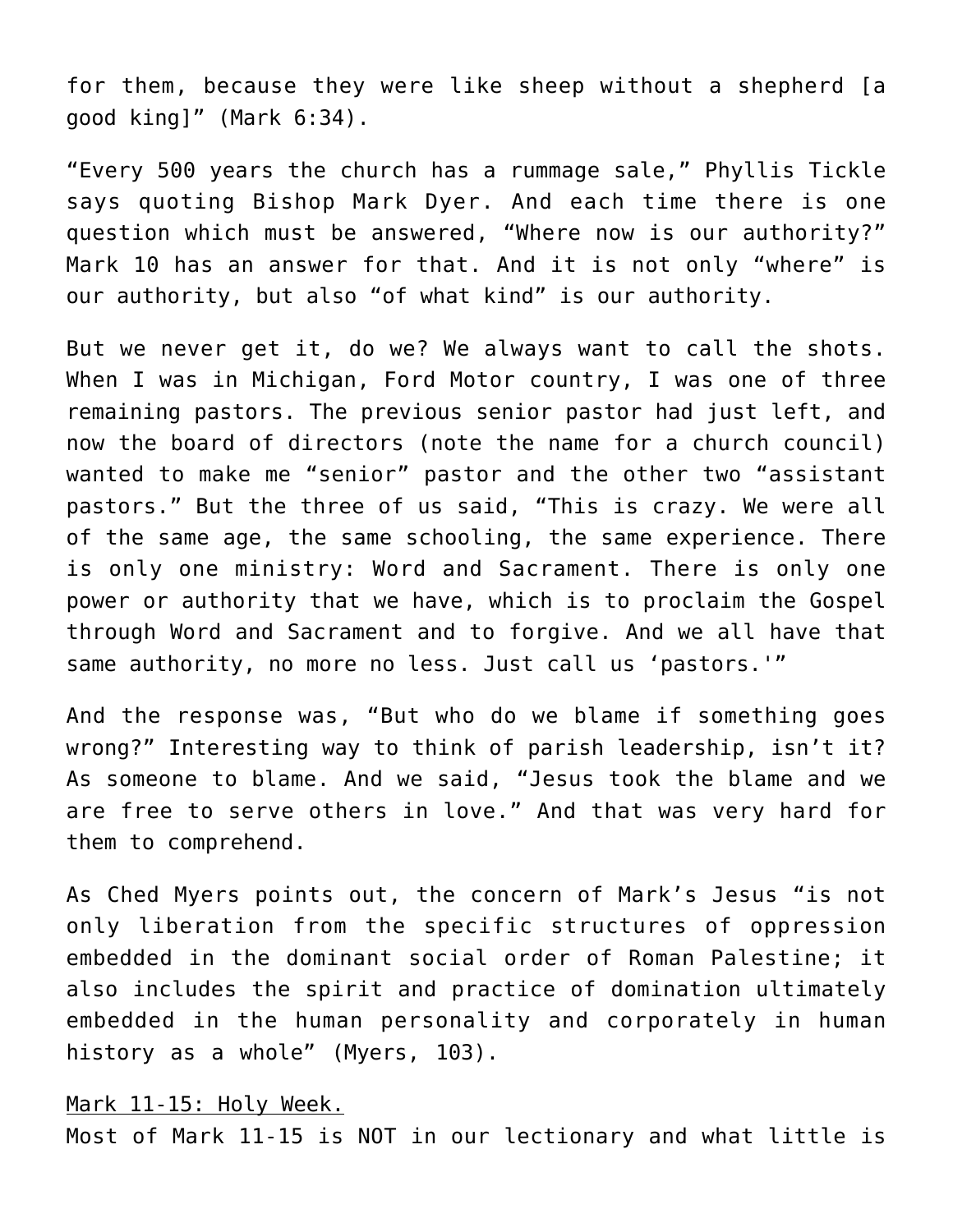placed in the lectionary is not positioned in its original context of holy week. This is most unfortunate, for this is the longest narrative in Mark's gospel (about 40% of the entire gospel!). It is tightly and meticulously woven. And, like the robe of Jesus, it needs to be seen as a seamless whole.

#### Palm Sunday:

Jesus enters Jerusalem on a colt, goes up to the temple, looks around, checks his watch, sees it's late and goes out of the city. Before the night of his arrest Jesus doesn't even spend one night there! Normally, pilgrims were expected to walk into the holy city at Passover. For Jesus to ride in on a colt is a claim of royal authority, not humility. Jesus enters on a colt like David and Solomon did. When the old and ailing David wanted to identify Solomon as his true successor, he sent Solomon in Jerusalem riding on his mule (1 Kings 1:28f.). Jesus is the Davidic king, the proper owner of the temple. In fact, Jesus is more than that (greater than David). Jesus is God returning to the temple after years of exile just as Malachi 3:1 promised, "The Lord whom you seek will suddenly come to his temple."

### Holy Monday:

Jesus curses the fig tree (the most fruitful of all trees and often used to produce the firstfruits brought to the temple). It is an enacted parable expressing God's judgment on the temple and its current guardians. Jesus causes a disturbance, drives out (ekballo) those buying and selling, and interrupts the sacrifices by not allowing the carrying of the sacred vessels necessary for the rituals. And then Jesus gives an interpretive word: "Is it not written, 'My house shall be called a house of prayer for all nations'? But you have made it a den of ?"

A den of what? NOT robbers as we think of robbers (shoplifters and corporate raiders). The Greek word is lestes, not kleptos. A much better translation would be "freedom fighters" or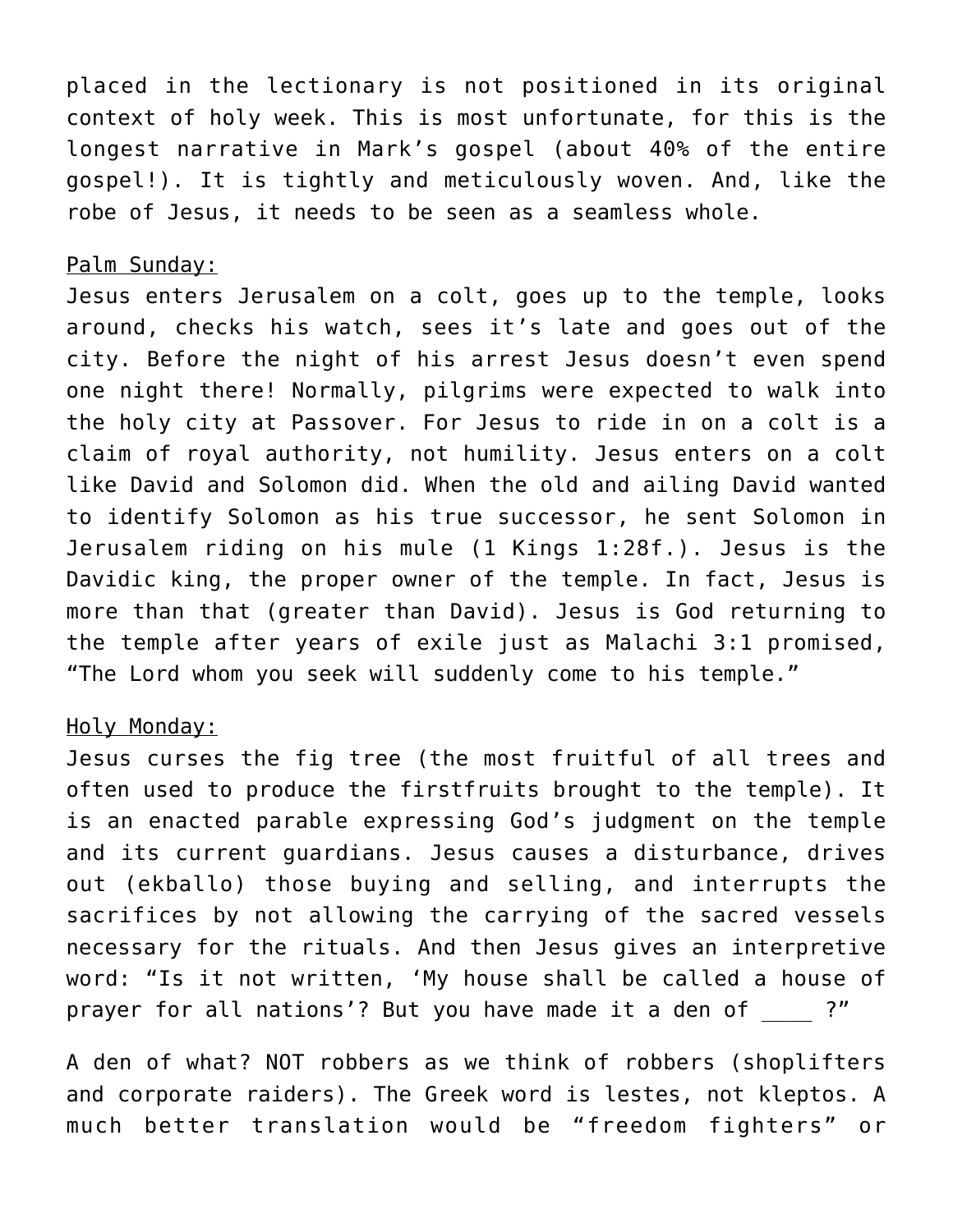"terrorists" (depending on which side you're on). Or, maybe "violent separatists," which covers both. Lestes is the word used to describe Barabbas, who was not your run-of-the-mill thief, a kleptomaniac. Barabbas was an insurrectionist, a freedom fighter. He committed murder during the insurrection, Mark tells us. He wasn't a shoplifter. Lestes is used by Josephus to refer to a whole range of persons: the rural social bandits mainly from Galilee but also from Judea, the urban terrorist group called the Sicarii (scribal dagger-men who did carefully targeted assassinations of native aristocratic priests who cooperated with Rome), and the Zealot party (which was comprised of dissident peasants from Judea and lower priests in Jerusalem).

There are three very different strands of tradition in the Hebrew scriptures. One strand said to separate yourself from those who are unclean. We see it in Leviticus, Deuteronomy, Psalm 1. The ultimate example in the Old Testament is Phinehas in Numbers 25, a priest, the grandson of Aaron, who takes up the spear and kills a Moabite woman and the Jew who is having sex with her. Phinehas is the classic model of one who is truly "zealous" for the Lord (so devoted to God and Torah that one is willing to use armed resistance and force, if necessary, to kill collaborators and drive out foreign oppressors). And for displaying this zeal, Phinehas is given "the covenant of everlasting priesthood" according to 1 Maccabees 2:54.

Phinehas is a model for the Maccabees, the Hasidim, the Pharisees ("separatists"), the Essenes, and ultimately, in Mark's day, the various groups of pious zealots who holed up in the temple (one candidate for the "desolating sacrilege" of Mark 13) and resisted the Roman army until Titus came in, tore those walls down and entered the temple himself (another candidate for the "desolating sacrilege" of Mark 13). It is much like the Taliban ("students" or "seminarians") who are zealous, armed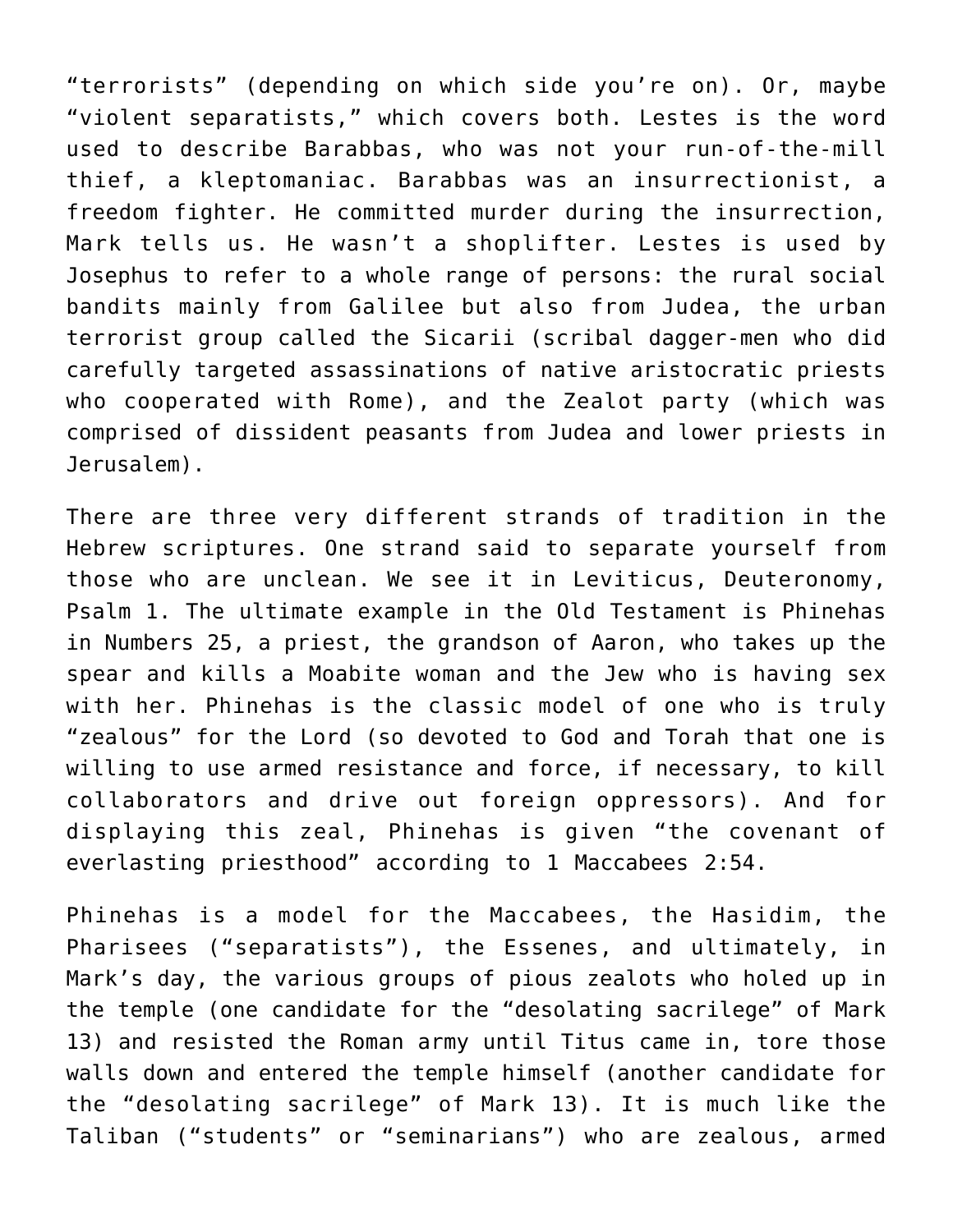resistors.

A second strand said to accommodate and acculturate to the culture of the kingdoms around you. It happened when Israel clamored for a king (1 Samuel 8), when Solomon entered into a whole host of foreign alliances through his700 hundred wives and 300 concubines (1 Kings 11), and when King Ahab married Jezebel and merged the worship of YHWH and Baal (1 Kings 16). The position of cooperation and accommodation was taken by the Herodians, who eagerly allied themselves with Rome, served as clients of the Emperor, and promoted Roman ways, and by the Sadducees (named after Zadok, the original high priest under David), who reluctantly but pragmatically cooperated with Rome in order to maintain their wealth and highly privileged status as aristocratic priests. The Sadducees are the managers of the temple and the highest local authority in Judea in absence of a king. Often the first and second strand battle violently with each other.

A surprising and imaginative third strand, however, provided yet another way: one that was inclusive of foreigners without being either separatistic or conforming to the dominant imperial culture. This strand said God welcomes all who are willing to worship and trust God. This strand is epitomized by Isaiah 56:1-8 where Isaiah says "maintain justice and do what is right." And what is justice and what is right? "Do not let the foreigner joined to the Lord say, 'The Lord will surely separate me from his people;' and do not let the eunuch say, 'I am just a dry tree.' For thus says the Lord: To the eunuchs who keep my sabbaths, who choose the things that please me and hold fast to my covenant, I will give, in my house [the temple] and within my walls [Jerusalem] a name and a monument [in Hebrew, Yad Veshem!] better than sons and daughters. I will give them an everlasting name that shall not be cut off."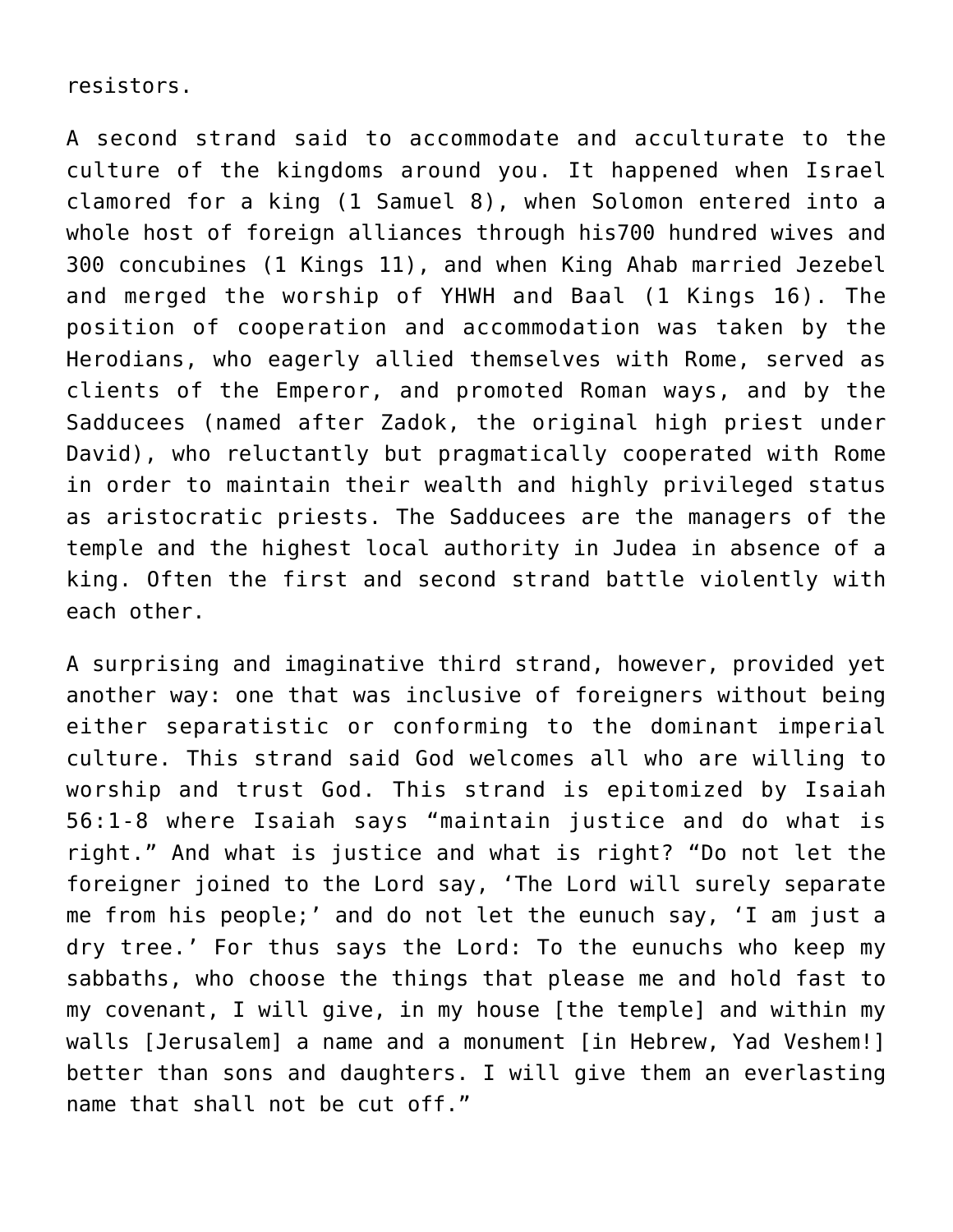And what name is that? What name could possibly be better than a son or daughter of God? Answer: Priests. Or, as the text puts it, "servants" who "minister to him [the Lord]" (Isaiah 56:6). By the time of Isaiah 56, ministers  $=$  priests; as is also the case in the Priestly source and Deuteronomy (Blenkinsopp, 140). This in an amazing claim. Foreign eunuchs will become ordained clergy (!) who don't just bring sacrifices to the temple for the Jewish priests to offer. They themselves will be priests who offer these offerings and they will be accepted at my altar, says the Lord, for "my house shall be called a house of prayer for all peoples." This prophecy is literally fulfilled when Philip baptizes the Ethiopian eunuch in Acts 8:26-40 and the eunuch becomes a member of the priesthood of all believers.

Isaiah takes the most excluded person he can think of—an enslaved, sexually mutated foreign male-and says he will be a priest, an ordained minister. [Later in t. Megillah 2:7, the rabbis rank persons according to their purity with the priests first and the eunuchs, those with damaged testicles, and those without a penis last.] It's like saying a married prostitute from New Jersey will be the next pope. The foreign eunuch doesn't have to be circumcised. Doesn't have to eat kosher. Doesn't have to get a new set of gonads and corrective surgery to reverse the mutilation. Just has to keep the Sabbath and worship God in a God-pleasing way (which ultimately means repenting of one's violent separatistic ways or one's selfaggrandizing accommodating ways and believing the good news of the closeness of God and the nearness of the kingdom in the person and ministry of Jesus, God's beloved Son).

This is the very passage Jesus quotes to interpret the act that is the proximate cause of his death and gets him killed.

And notice the reversal! Foreign, sexually mutilated males who think they are "just a dry tree" become a Yad Veshem, "a name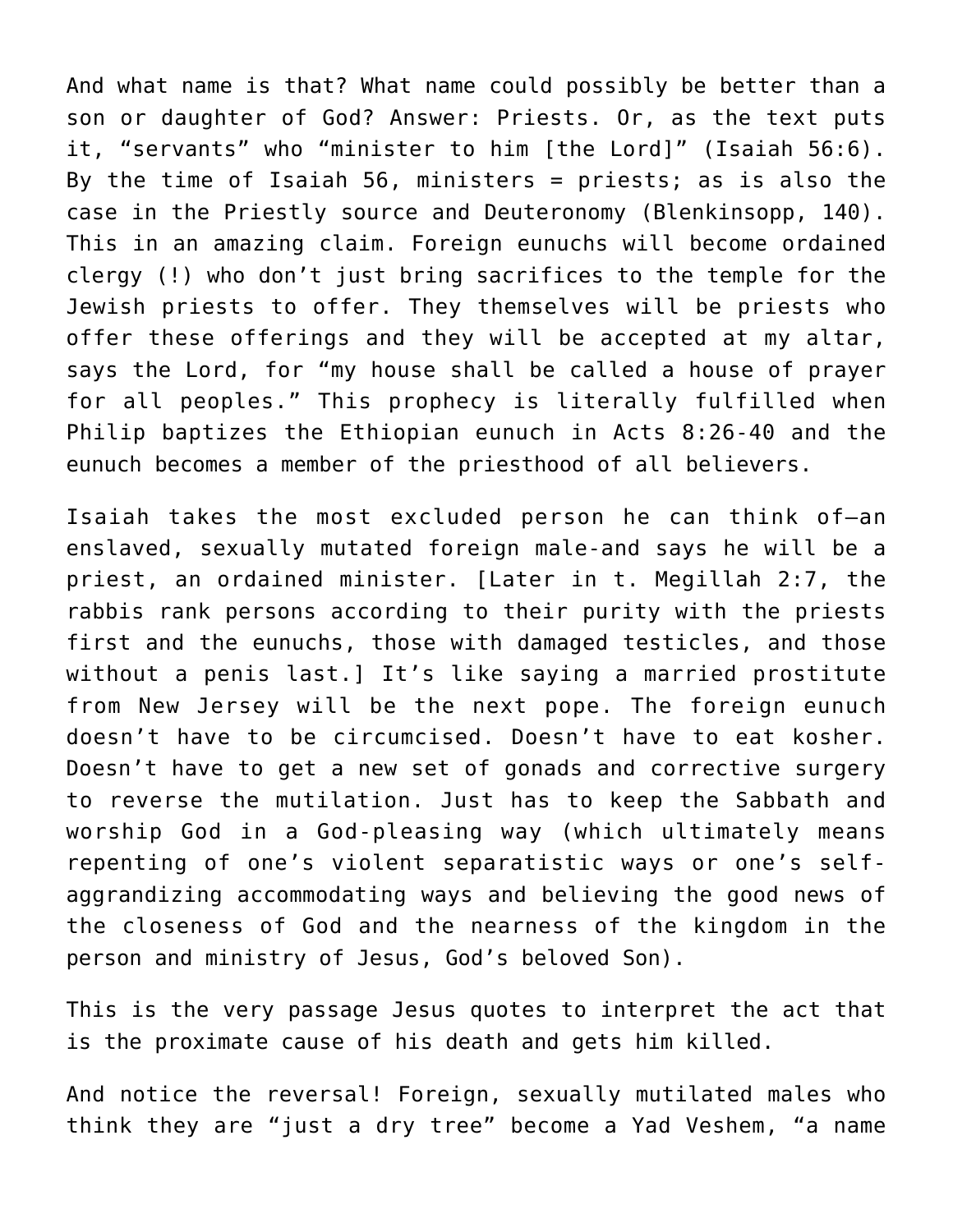and a monument better than sons and daughters." They are promised the very "everlasting priesthood" that the Maccabeans claimed that Phinehas had (Isaiah 56:5 in contrast to 1 Maccabee 2:54). And the current accommodating priestly keepers of the temple and the separatistic zealous Jews using the temple as a place to plot the violent overthrow of Rome literally become a cursed and whithered fig tree and are terminated and cut off from the temple.

Jewish people call their holocaust museum Yad Veshem. Isaiah uses what has become the most sacred of names to refer to foreign, sexually mutilated males becoming ordained priests. And Jesus quotes him at the most significant moment of his life.

Jesus is not "cleansing the temple." Jesus is using carefully staged prophetic theater to indicate the temple's proper use and purpose, which is to be a "house of prayer for all people," for all who worship God. And Jesus is warning against the social and political agendas that were leading the people into a ruinous war with Rome, which could only end in disaster. The temple was intended to symbolize God's dwelling with Israel for the sake of the world ("light to those in darkness," as Paul says in Romans 2:19), but in the hands of its current occupants and custodians it had come to symbolize God's exclusion of the world by violent separatists and the robbery of the poor, especially small farmers and widows, by the priestly aristocracy in Jerusalem (as will soon be described in the Parable of the Wicked Tenants).

In Mark 3:22, Jesus was accused of being in league with Beelzebul, a name that possibly means "Lord of the house." If that is the case, then this action of Jesus very well may be saying that Jesus, as God's ultimate earthly agent, is the true "Lord of the house" (temple) and that the demonic political and religious powers (which form an incestuous relationship of governmental, military, and commercial interest) are being "cast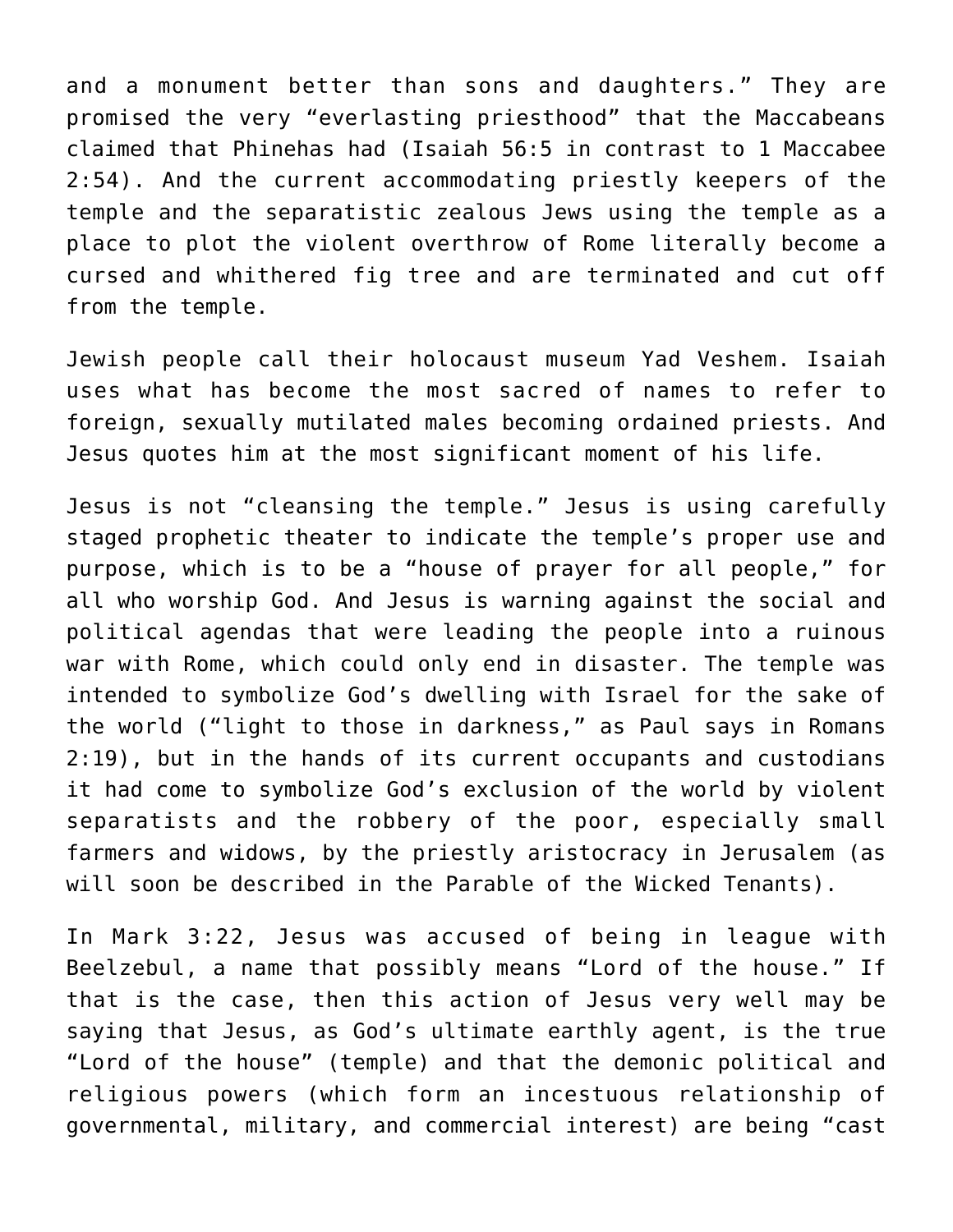out" (ekballo). The temple is so corrupt that it must be destroyed and/or replaced (Myers).

This is the "Return of the King" from Lord of the Rings part 3—Aragorn, the rightful king returning to take command and possession of his temple. When Jesus comes to Jerusalem, this is God coming to Jerusalem. This is God's return. People forgiven. Exile over. Gentiles coming. Spirit given. This is what is meant by "the time [of promise] is fulfilled, the kingdom of God at hand." And we get in on it by believing it and acting accordingly. And "repent" means above all "abandoning one's violent, separatistic ways," which is precisely the way that the word group "repentance" (metanoia) is used by Josephus as he urges his fellow Jews to lay down their arms and abandon their violent resistance at the time of the revolt against Rome (at the very time and in the same context as Mark was written).

The custodians of the temple do not believe it, they do not want to surrender custody of the temple to its true owner (Jesus/God) and so they seek to kill Jesus, God's son and the holder of God's power of attorney. However, they are fearful of the popular support that Jesus has, which indicates how estranged they are from the very people they seek to serve.

## **A Partial List of Resources for Mark**

- Blenkinsopp, Joseph. Isaiah 56-66. The Anchor Bible. New York: Doubleday, 2003.
- Boring, M. Eugene. Mark: A Commentary. (The New Testament Library) Louisville: Westminister John Knox Press, 2006.
- Kelber, Werner. Mark's Story of Jesus. Minneapolis: Fortress Press, 1979.
- Myers, Ched. Binding the Strong Man: A Political Reading of Mark's Story of Jesus. Maryknoll, NY: Orbis, 1988.